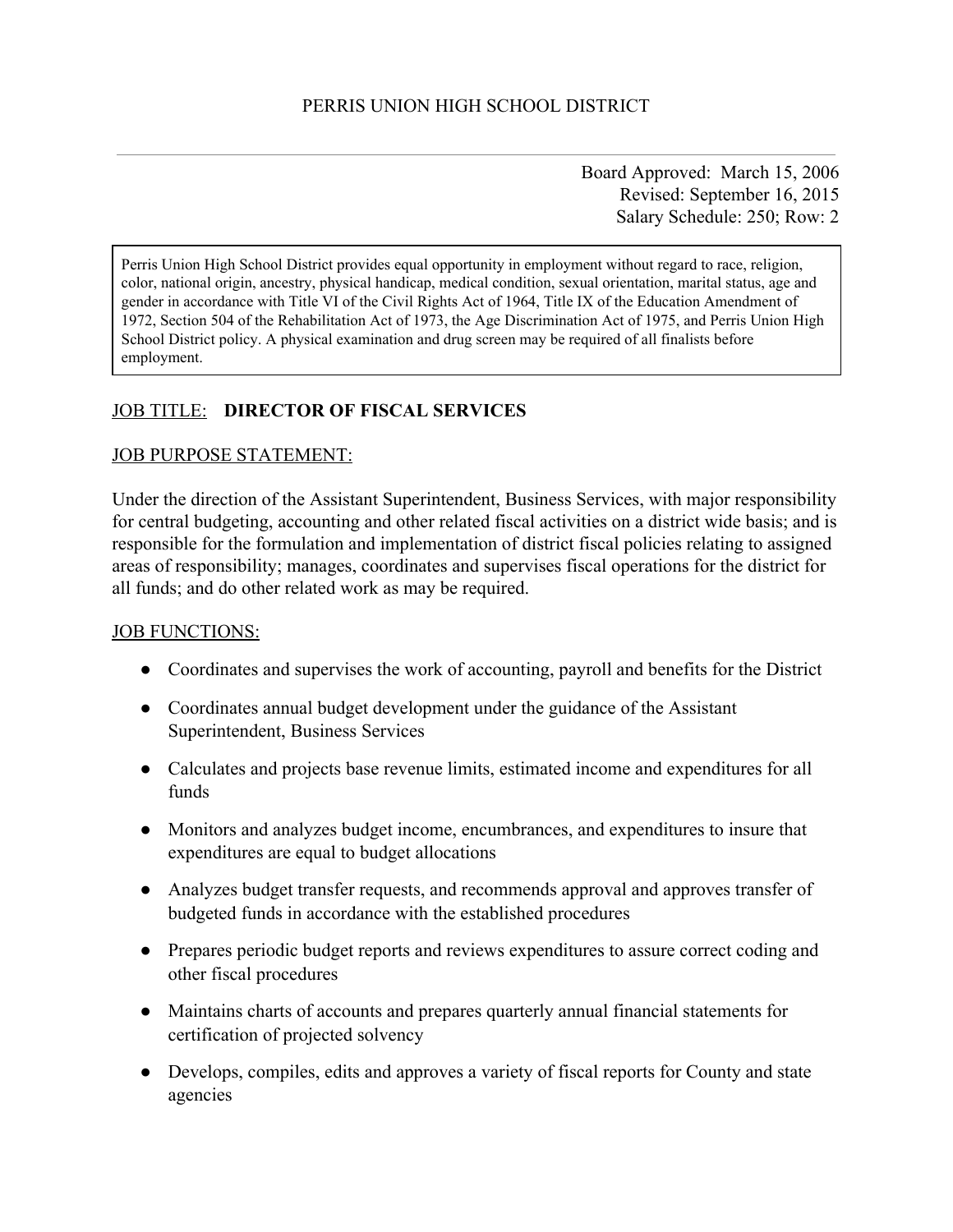# JOB TITLE: **DIRECTOR OF FISCAL SERVICES** Page 2

### JOB FUNCTIONS – continued:

- Advises and counsels school and district staff in the preparation of budget requests and amendments for transfers of allocations in accordance with established procedures
- Schedules, monitors and supervises the assignments of accounting staff members
- Develops and maintains standards for performance of positions supervised and advised staff of standards for work performance
- Supervises and evaluates the clerical and technical support staff assigned to fiscal services
- Provides consultation and training for school site and district administrative personnel to assure understanding of fiscal processes
- Attends and participates in Governing Board, budget advisory and other meetings as required and requested
- Represents the district at various local, regional and state meetings as needed
- Prepares special financial analyses and reports as required for Collective Bargaining processes, or special projects as needed
- Reviews and recommends approval of warrants and purchase requisitions as directed
- Establish and maintain effective working relationships with staff, students, parents, and community members
- Perform other duties as assigned

## Knowledge & Abilities:

- Basic operational framework of policies and procedures
- Responsible for central budgeting, accounting and other related fiscal activities on a district-wide basis
- Assist in the development of the annual district budget, including, but not limited to, the calculation and projection of base revenue limits, estimated income and expenditures for all funds
- Provide monitoring and oversight of the budget, technical assistance, and internal audit of A.S.B. programs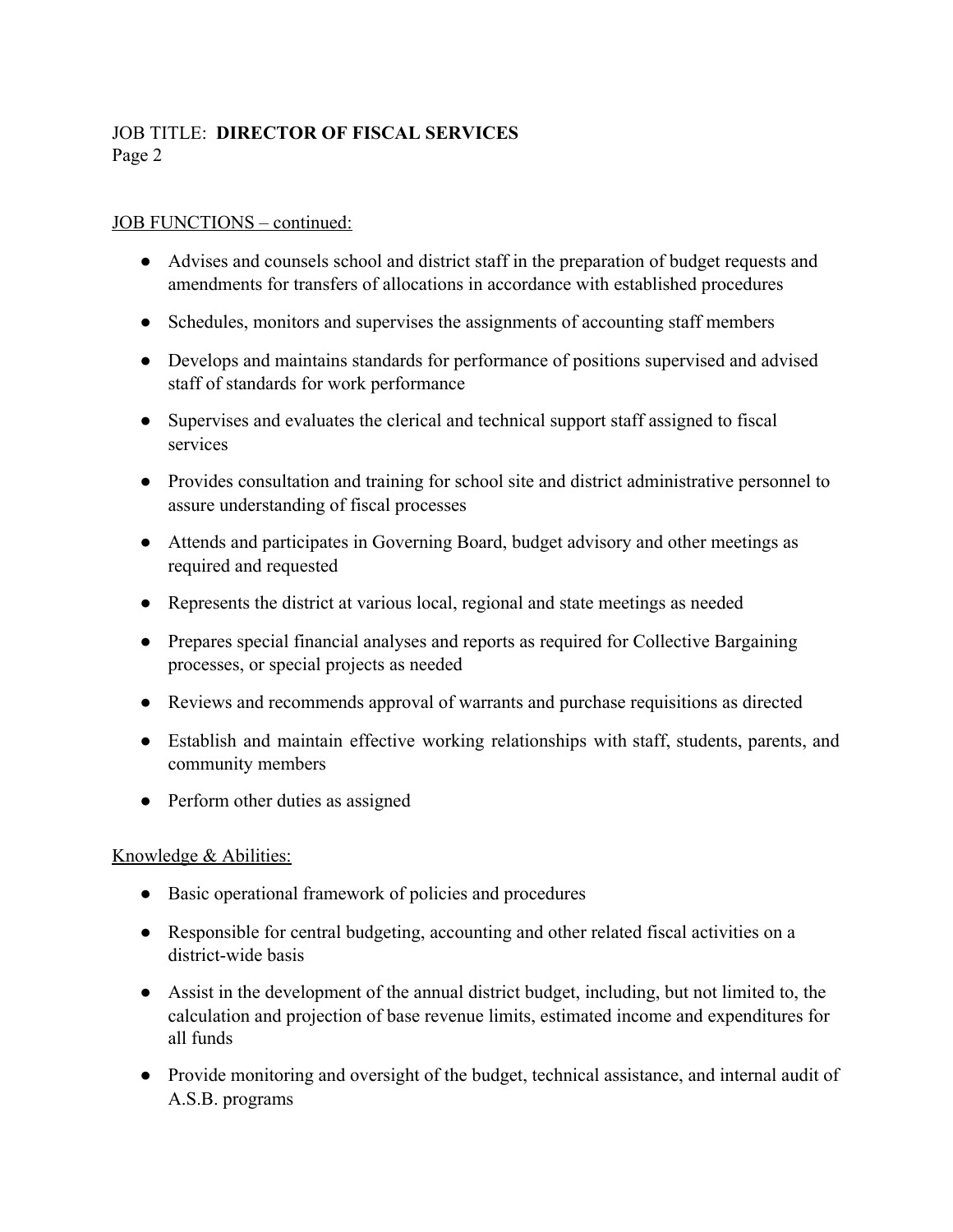# JOB TITLE: **DIRECTOR OF FISCAL SERVICES** Page 3

#### Knowledge and Abilities – continued:

- Maintain cash controls for the District
- Responsible for supervision of accounting division personnel and all financial services personnel in the absence of the Assistant Superintendent
- Principles and practices of California public school and district accounting, including relevant laws within the Education Code and California accounting manuals
- Principles and procedures for accounting, fund accounting and school district accounting, state and federal requirements and finances; District fiscal policies, organization, operations and objectives
- Correct English usage, spelling, grammar and punctuation
- Accounting and statistics required for the preparation of reports and principles of supervision and evaluation
- Interpret and implement complex governmental regulations and directives
- Operate computer and various office machines
- Develop the annual district budget for all funds
- Prepare complex financial reports, including analyses and recommendations
- Establish and maintain effective and cooperative working relationships with those contacted in the performance of duties
- Maintain the confidentiality of information used in labor relations or other personnel and fiscal processes; and manage, supervise and evaluate personnel performance

## PHYSICAL ABILITIES:

- Visual ability to read handwritten or typed documents, and the display screen of various office equipment and machines
- Able to conduct verbal conversation, write, and read in English
- Able to hear normal range verbal conversation (approximately 60 decibels)
- Able to sit (for sustained periods of time), stand, stoop, kneel, bend, lift up to (25) pounds), carry up to (25 pounds) and walk